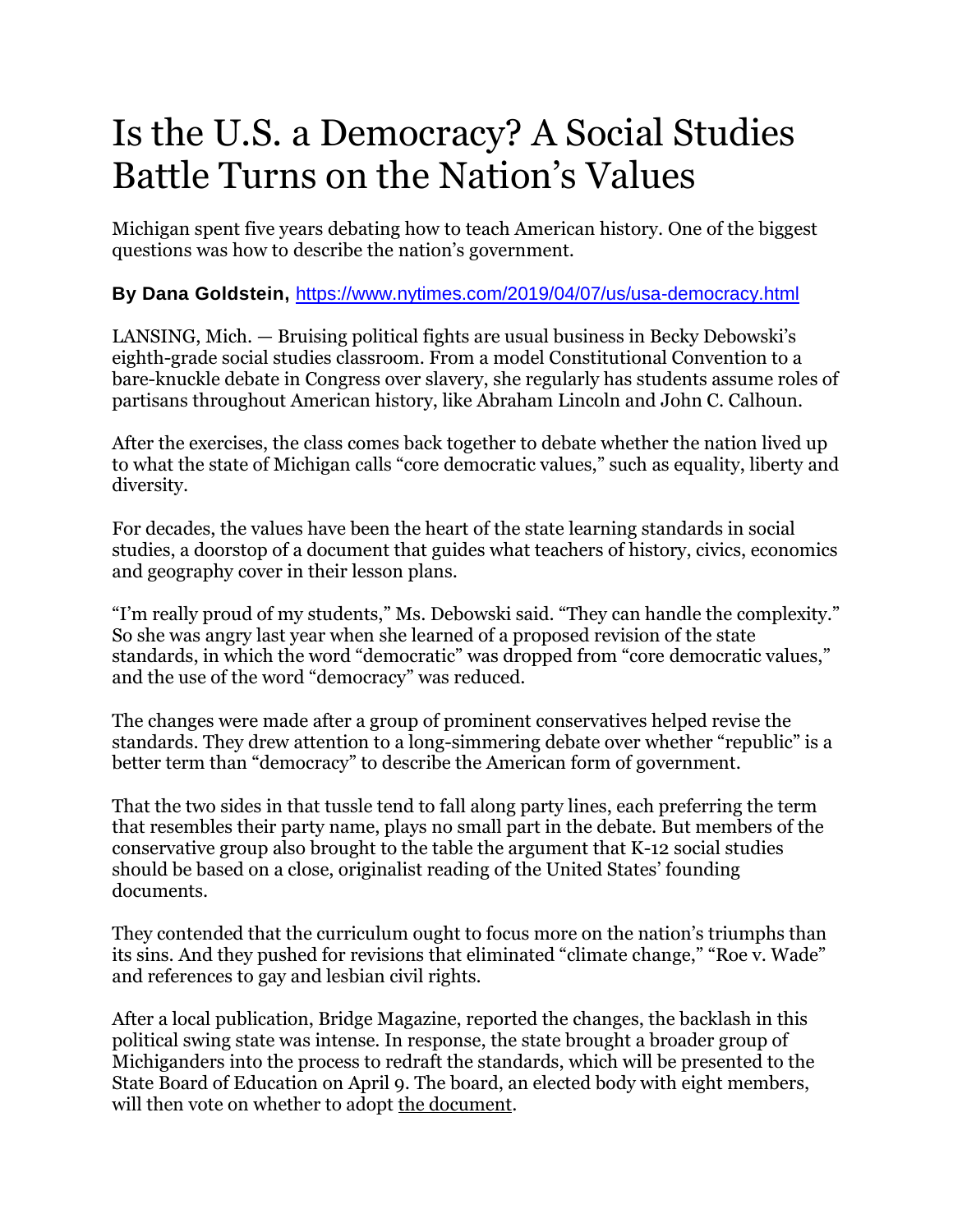"Social studies is not rocket science," said Jim Cameron, who led the committee's work. "It's more difficult."

## Defining American Values

The United States, unlike many other developed nations, lacks a national curriculum that defines what students should know. Each of the 50 states can create its own learning standards.

These documents are closely examined. While schools can teach material not included in them, they shape the content in standardized tests, and many educators rely heavily on the standards as they craft lesson plans. Student teachers are trained to use them.

Activists have long seen influencing state standards as an effective way to shape the next generation of voters. In [2010,](http://www.washingtonpost.com/wp-dyn/content/article/2010/05/21/AR2010052104365.html) conservatives on the Texas State Board of Education removed the word "democracy" as a description of American government, prompting protests. Georgia has also [debated](https://www.ajc.com/news/local-education/social-studies-school-standards-provoke-debate-among-educators/VuWBl7grFgEmJddtkZJVeO/) the term, eventually settling, in 2016, on [standards](https://www.georgiastandards.org/Georgia-Standards/Documents/Social-Studies-K-12-Georgia-Standards.pdf) that use the phrase "representative democracy/republic."

The Michigan conservatives — who prefer "constitutional republic" — sav their arguments are historical, not partisan.

The kindergarten section of the new draft of the Michigan social studies standards. Previously, conservatives pushed for the nation to be called a "constitutional republic" founded on "core values," not "democratic values." The previous draft also used the term "roles of the citizen" instead of "civic participation."

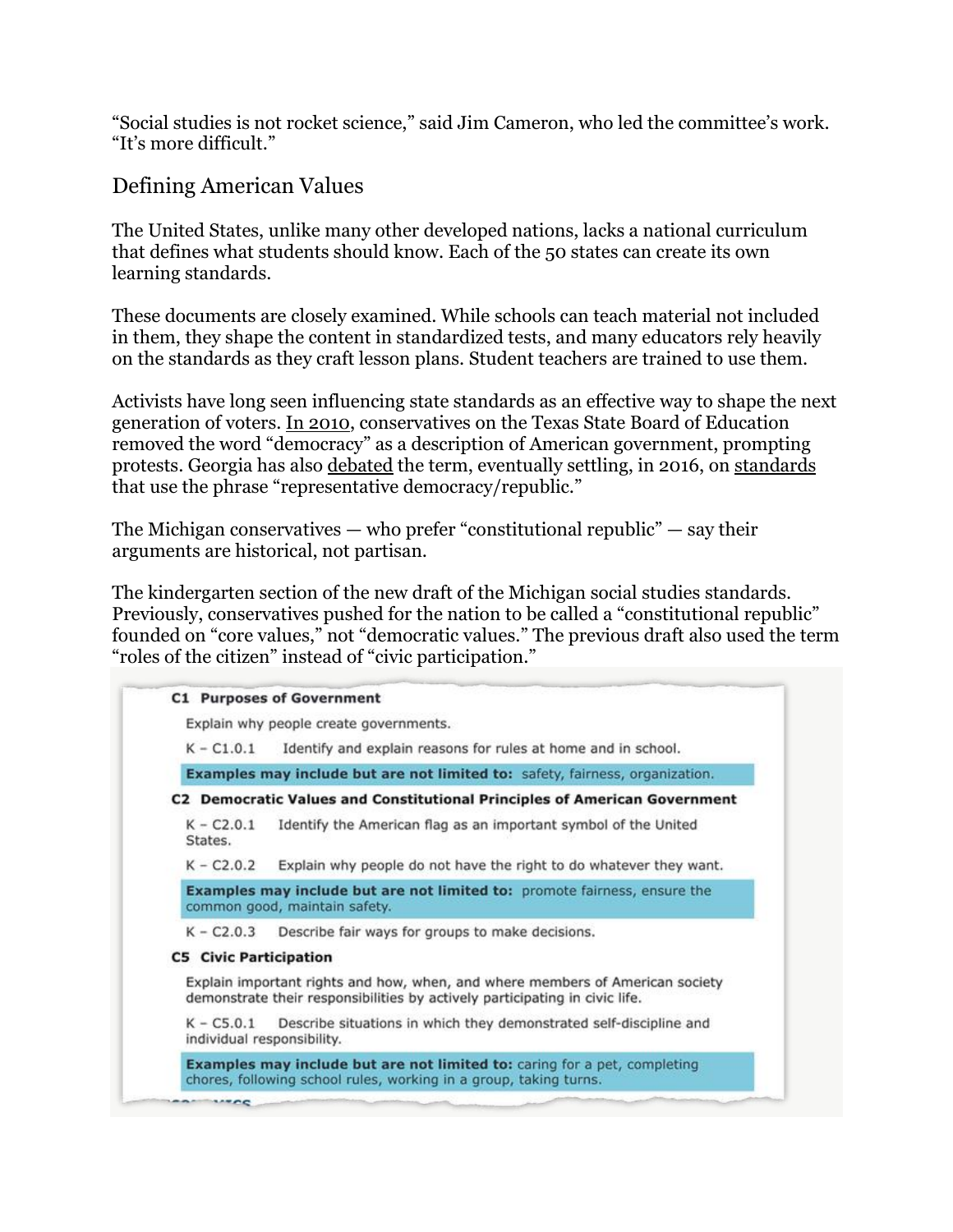

The kindergarten section of the new draft of the Michigan social studies standards. Previously, conservatives pushed for the nation to be called a "constitutional republic" founded on "core values," not "democratic values." The previous draft also used the term "roles of the citizen" instead of "civic participation."

"When you read Article IV, Section IV, it says you're guaranteed a republican form of government," said Patrick Colbeck, a Republican former state senator, citing the United States Constitution.

While the founders were indeed skeptical of direct democracy, mainstream historians, political scientists and legal scholars say that the United States is both a representative democracy and a republic — and that there is no contradiction between those terms.

A democracy is government by the people, who may rule either directly or indirectly, through elected representatives. A republic is a form of government in which the people's elected representatives make decisions.

Some of the country's political processes, like ballot referendums, are more democratic than others, like the Electoral College. Grappling with that complexity is key to understanding American government, according to social studies experts.

The Michigan Department of Education invited Mr. Colbeck to participate in the standards-writing process after he submitted a 13-page critique of a 2015 draft of the document. Mr. Colbeck, a former aerospace engineer who became active in politics through the Tea Party movement, saw liberal bias throughout the standards.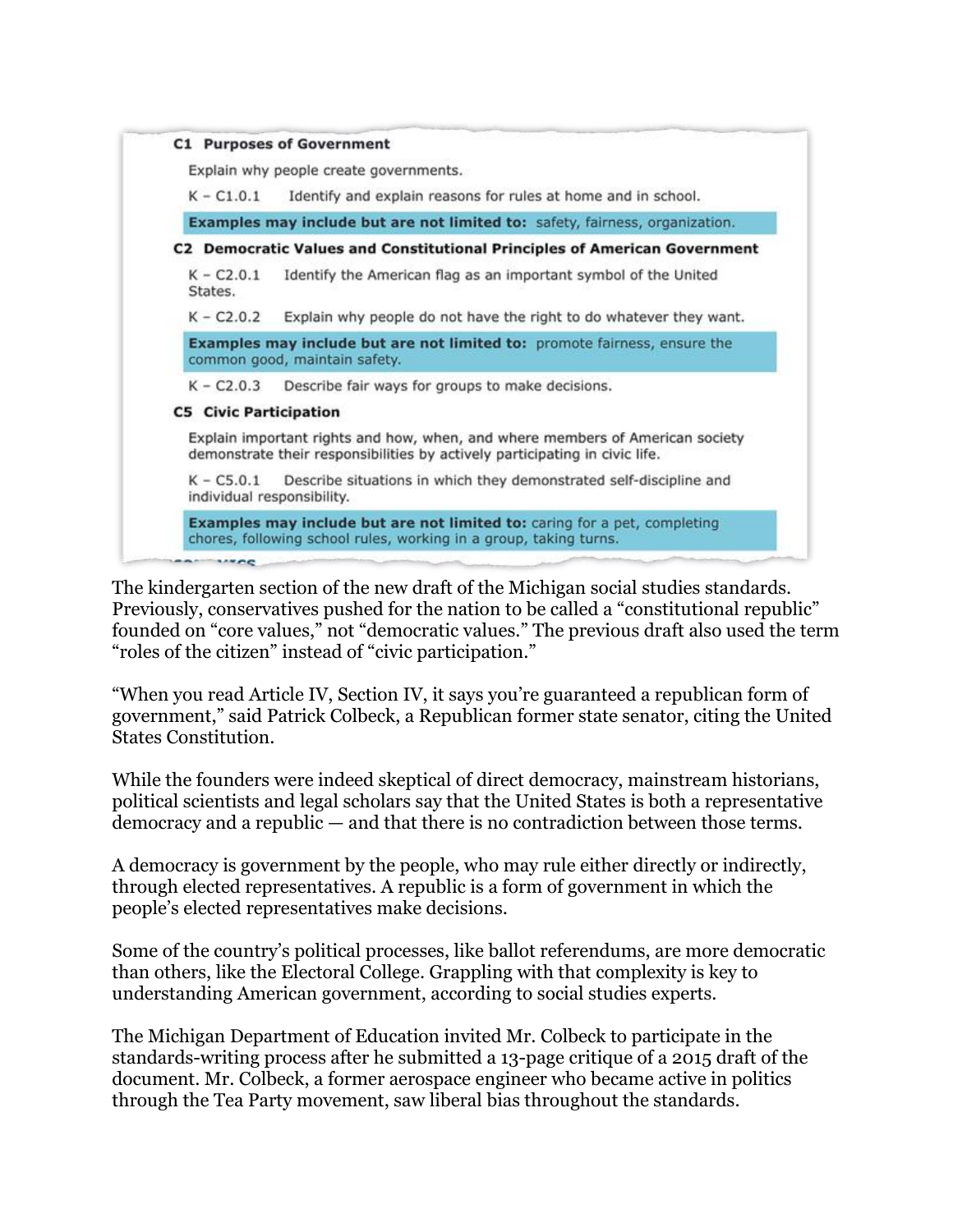Asked to name the influences on his view of American history, Mr. Colbeck cited Dinesh D'Souza, the right-wing commentator, and a [radio](http://www.joshuastrail.org/) talk show hosted by Levon R. Yuille, a pastor and anti-abortion activist. "I wanted to make sure there was a seat at the table for a conservative worldview," Mr. Colbeck said.

After the proposed revisions garnered local media [attention,](https://www.bridgemi.com/talent-education/history-gets-conservative-twist-michigan-social-studies-standards) hundreds of people flocked to community meetings to voice their outrage about what they considered conservative bias. Thousands more registered their objections online.

Ms. Debowski, the eighth-grade social studies teacher, was among those against replacing "democratic values" with "core values." She was capable, she said, of explaining the difference between party names and political concepts. "It belittles my subject," she said.

Many of the students who protested were less worried about terminology than about the way the standards dealt with gender and race. Alex Hosey, a 16-year old high school sophomore in East Lansing, objected to what had been left out, such as any mention of redlining, which contributed to the racial segregation of Michigan cities.

"Hiding our nation's sins isn't the right way to do it," he wrote in a letter to the State Board of Education. "Teach us about everything — the good and the bad, so we can learn to think for ourselves."

## Back to the Drawing Board

Under fire, the state education agency asked for volunteers to help rewrite the standards yet again — for the third time in five years.

Out of 144 people who applied, 116 were selected. They included teachers, college professors, parents, students and retirees. They were placed on subcommittees dealing with every aspect of the document, from American history, civics and economics to "bias review," and sorted through thousands of pages of public comments.

They added depth to sections on indigenous peoples' history. Roe v. Wade, climate change and gay and lesbian rights were all restored. The bias review committee suggested the terms "enslaved people" or "enslaved Africans" instead of "slaves."

The overall goal was that every Michigan student  $-$  a third of whom are nonwhite  $$ would be able to "see themselves" in the social studies standards, said Marsha Lewis, a Detroit assistant principal and a chair of the bias review group.

But in the days before the document was to be sent to the State Board of Education, fundamental questions about how to describe American government and citizenship had not been resolved.

It was not just that some Democratic-leaning committee members liked the term "democracy" while some Republican-leaning members preferred "republic." The debate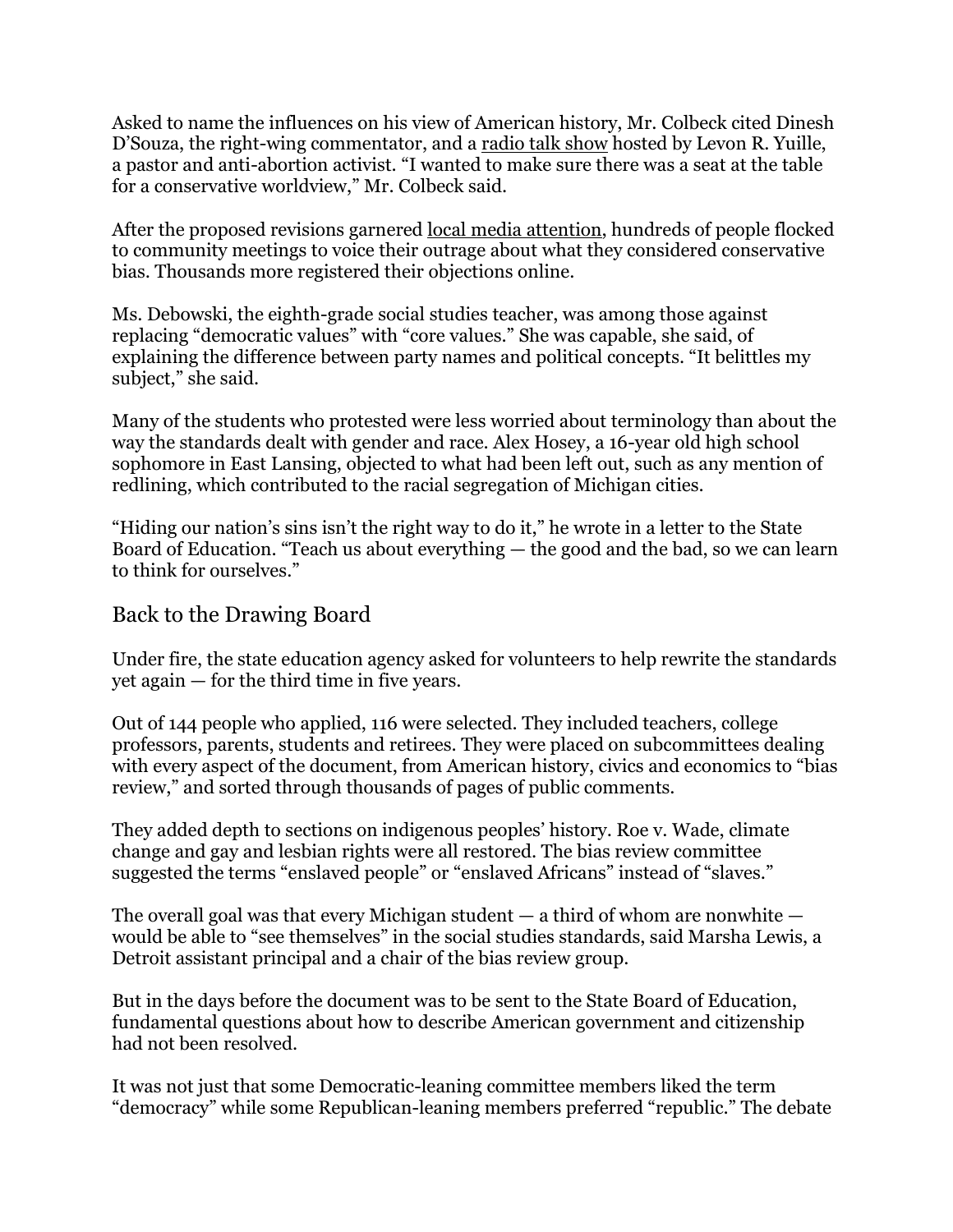was really about bigger disagreements that transcended party lines: about how to deal with populism and protest, and about whether the United States is a unified entity of citizens or a conglomeration of groups divided by race, class, language and other identities.

On March 7, the heads of all the subcommittees gathered at the Historical Society of Michigan in Lansing to go through the draft one last time. The laptop screen of the head writer, a district social studies consultant named Dave Johnson, was projected onto the wall as he made last-minute revisions in a Google document.

Should "responsible citizenship" be replaced with "civic participation," in an effort to include undocumented students?

Were elementary school students ready to learn about the right, stated in the Declaration of Independence, to "alter or abolish" a government?

"There's a treason clause in the U.S. Constitution," said Michael Libbee, a professor of geography at Central Michigan University. "It's only treason until it works," replied Ellen Zwarensteyn, executive director of the Michigan Center for Civic Education.

In the end, "alter or abolish" was included, though the number of mentions was greatly reduced. The writers replaced many, but not all, instances of the word "citizenship" with "civic life" or "civic participation."

After lunch, Mr. Cameron, the committee leader and a state education consultant, tacked to the walls poster pages of handwritten suggestions from African-American and Asian-American community groups.

Among their suggestions were to add references to Korematsu v. the United States, the Supreme Court case that allowed Japanese internment during World War II. They also asked for mentions of the Chinese Exclusion Act, the Flint water crisis, the #MeToo movement and Black Lives Matter.

Ms. Zwarensteyn took careful notes. Some of the most rigorous debates had occurred on the civics subcommittee she helped lead, where Michael Warren, a circuit court judge, was a strong conservative voice. Judge Warren preferred the term "first principles" to "democratic values," and had pushed for the civics standards to be based on a close reading of the founding documents.

The list of core values that the standards writers eventually agreed on was "equality; liberty; justice and fairness; unalienable individual rights (including life, liberty and the pursuit of happiness); consent of governed; truth; common good." And after months of sometimes bitter debate, the group decided these values could still be called "democratic." As part of a compromise, the nation's political system would be referred to primarily as "American government," but also, in some instances, "constitutional government" and — yes — "democracy."